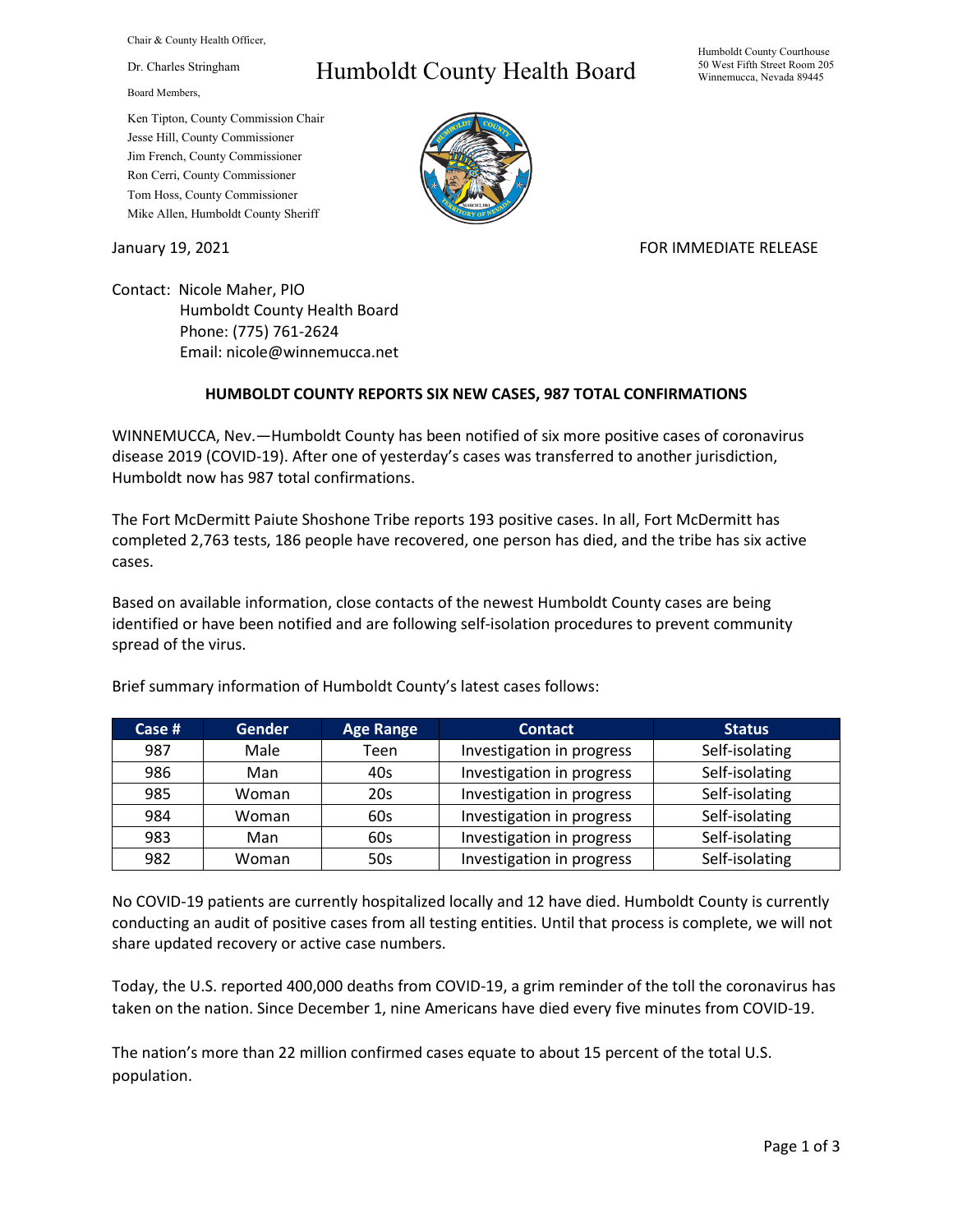News outlets are also making note that in less than a year, nearly as many Americans have died of COVID-19 than died during World War II, according to Johns Hopkins University data.

The pandemic now ranks as the third-deadliest event in the history of the United States, behind the 1918 Spanish flu and the Civil War of 1861-1865.

Humboldt County Health Officer Charles Stringham, MD, said when local residents look at the pandemic in relationship to other well-known tragic events in our history, it puts into perspective how deadly the past year has been.

"We are living during a terribly dangerous time," he said, "which I think is exacerbated because there are some who continue to claim that COVID is a hoax or just the flu," said Dr. Stringham.

"This is no longer a time to debate or to debunk what we know is a highly infectious and sometimes deadly virus. It is time to unite in doing the right things and to protect ourselves and those around us."

Dr. Stringham continued, "This is not a political issue or a social issue: it is a public health issue and we must all respond together to get the virus under control."

To prevent the spread of COVID-19 in Humboldt County:

- Stay home to limit exposure, and wear a facial covering if going out in public is necessary.
- Maintain 6 feet of distance from other people at all times.
- Wash hands often with soap and water for at least 20 seconds. If soap and water are not available, use an alcohol-based hand sanitizer.
- Avoid visiting sick people or those who are self-isolating.
- Avoid touching eyes, nose, and mouth.
- Cover coughs and sneezes with a tissue, and throw the tissue in the trash.
- Clean and disinfect frequently touched objects and surfaces.
- Self-isolate if they have had a known exposure, or if they are awaiting COVID-19 test results.
- Stay informed. The COVID-19 situation is changing frequently. Up-to-date information is available on the Centers for Disease Control and Prevention (CDC) [website.](http://www.cdc.gov/coronavirus/2019-ncov/index.html)

COVID-19 testing locations in Humboldt County include:

- **Humboldt General Hospital Screening Clinic** Offers drive-thru screening for asymptomatic persons from 8 a.m. to 5 p.m. Monday through Friday (closed from noon to 1 p.m. for lunch), and byappointment screening with a provider for symptomatic persons from 8 a.m. to 5 p.m. Monday through Friday (closed from noon to 1 p.m. for lunch; call 775-623-5222, ext. 1379 to schedule an appointment). Located at 51 E. Haskell Street, across from Humboldt General Hospital.
- **Golden Valley Medical Center** Private clinic owned by Nevada Gold offers screening for asymptomatic and symptomatic persons. Call (775) 625-4653 for an appointment.
- **Ridley's Pharmacy** Offers in-vehicle, self-administered asymptomatic and symptomatic testing. Go [here](https://www.doineedacovid19test.com/Winnemucca_NV_1098.html) and follow the prompts to schedule an appointment.
- **HGH Emergency Department**  Those who experience severe COVID-like symptoms should go directly to the HGH Emergency Department, which is open 24 hours a day, or call 9-1-1 for emergency assistance.